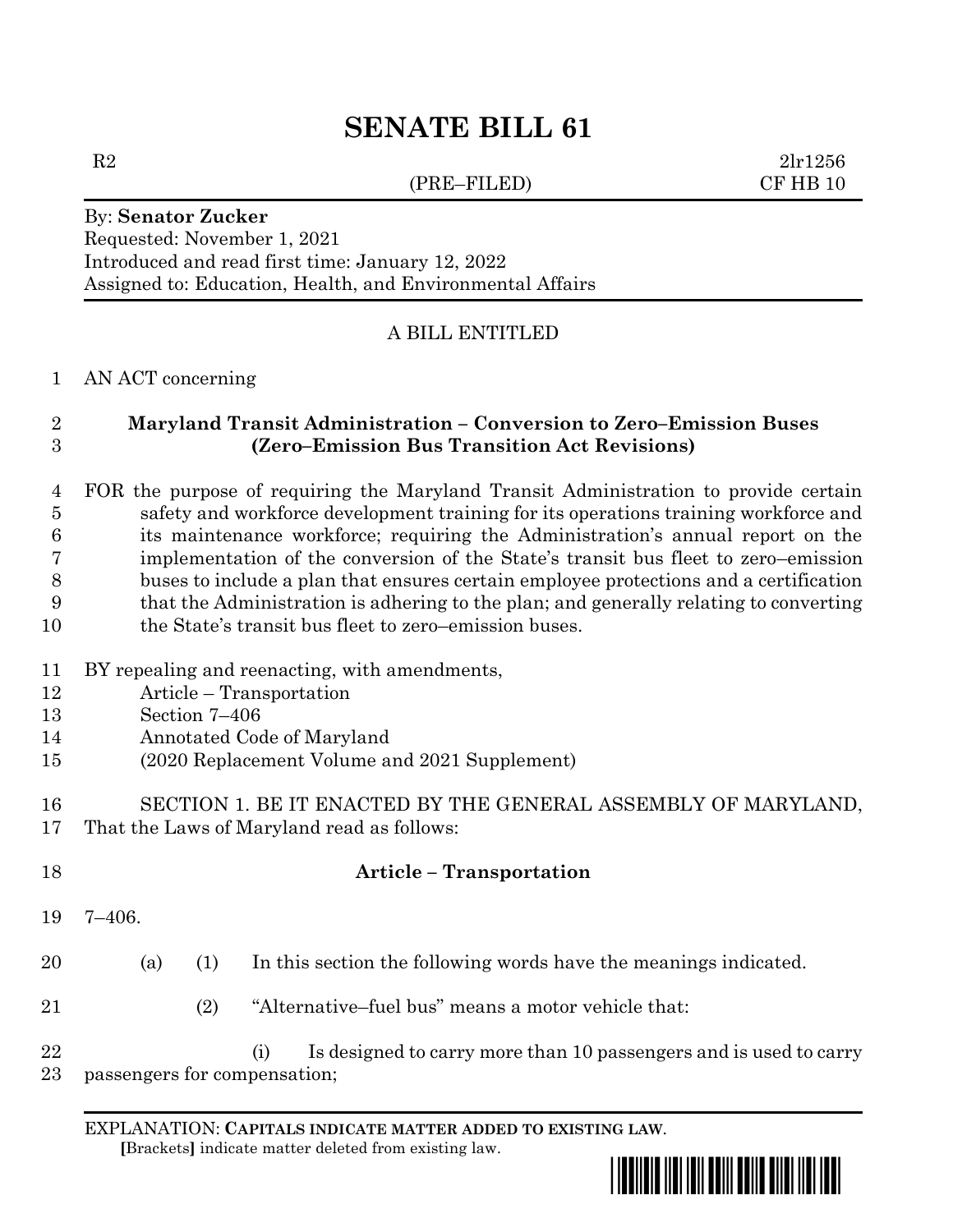1 (ii) Is not powered by diesel or gasoline; (iii) Provides greenhouse gas emissions reductions in comparison to an equivalent diesel–powered vehicle; and (iv) Is not a taxicab. (3) "Bus" has the meaning stated in § 11–105 of this article. (4) "Zero–emission bus" means a motor vehicle that is: (i) Designed to carry more than 10 passengers and is used to carry passengers for compensation; (ii) A zero–emission vehicle; and (iii) Not a taxicab. (5) "Zero–emission vehicle" means: (i) A fuel cell electric vehicle that: 13 1. Is a motor vehicle; 14 2. Is made by a manufacturer; 15 3. Is manufactured primarily for use on public streets, roads, and highways; 4. Has a maximum speed capability of at least 55 miles per hour; 5. Is powered entirely by electricity, produced by combining hydrogen and oxygen, that runs the motor; 6. Has an operating range of at least 100 miles; and 22 7. Produces only water vapor and heat as by–products; or 23 (ii) A plug-in electric drive vehicle that: 24 1. Is a motor vehicle: 25 2. Is made by a manufacturer; 3. Has a maximum speed capability of at least 55 miles per

**SENATE BILL 61**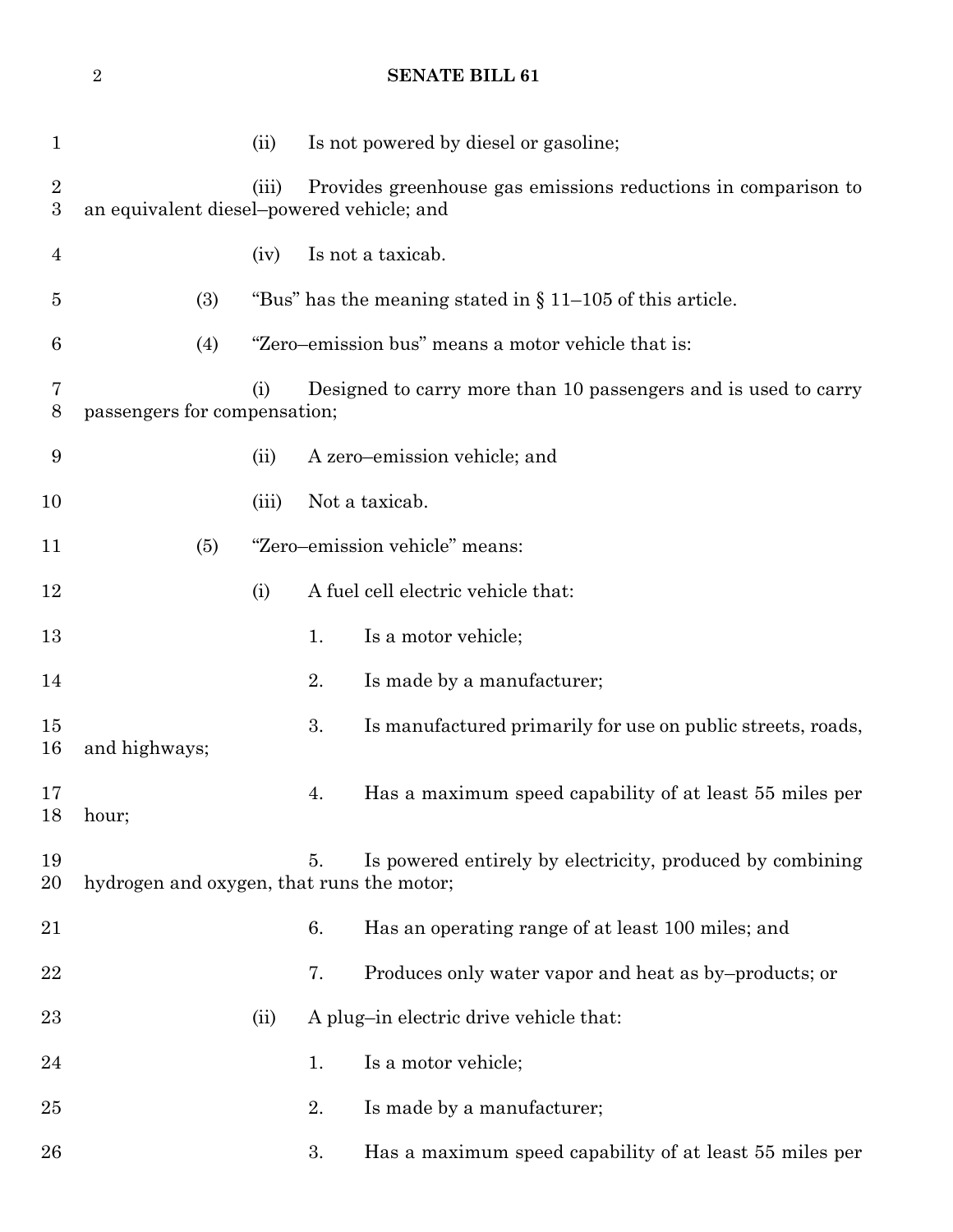#### **SENATE BILL 61** 3

| 1                                  | hour; and                                                                                                                                                                                                        |      |                                                                                                                                                                                                                                                    |  |  |  |
|------------------------------------|------------------------------------------------------------------------------------------------------------------------------------------------------------------------------------------------------------------|------|----------------------------------------------------------------------------------------------------------------------------------------------------------------------------------------------------------------------------------------------------|--|--|--|
| $\overline{2}$<br>$\boldsymbol{3}$ | from a battery that:                                                                                                                                                                                             | 4.   | Is propelled by an electric motor that draws electricity                                                                                                                                                                                           |  |  |  |
| $\overline{4}$                     |                                                                                                                                                                                                                  | Α.   | Has a capacity of not less than 4 kilowatt-hours; and                                                                                                                                                                                              |  |  |  |
| $\overline{5}$<br>$\boldsymbol{6}$ | electricity.                                                                                                                                                                                                     | Β.   | Is capable of being recharged from an external source of                                                                                                                                                                                           |  |  |  |
| 7                                  | (b)<br>(1)                                                                                                                                                                                                       |      | This section applies to the Administration's State transit bus fleet.                                                                                                                                                                              |  |  |  |
| 8<br>9                             | (2)<br>transit system.                                                                                                                                                                                           |      | This section does not apply to a bus that is part of a locally operated                                                                                                                                                                            |  |  |  |
| 10<br>11<br>12                     | (1)<br>$\left( \mathrm{c} \right)$                                                                                                                                                                               |      | Except as provided in paragraph (2) of this subsection, beginning in<br>fiscal year 2023, the Administration may not enter into a contract to purchase buses for the<br>Administration's State transit bus fleet that are not zero-emission buses. |  |  |  |
| 13<br>14<br>15                     | If the Administration determines that no available zero–emission bus<br>(2)<br>meets the performance requirements for a particular use, the Administration may purchase<br>an alternative–fuel bus for that use. |      |                                                                                                                                                                                                                                                    |  |  |  |
| 16<br>17                           | (3)                                                                                                                                                                                                              |      | The full cost of zero–emission and alternative–fuel buses purchased<br>under this subsection shall be paid from the Transportation Trust Fund.                                                                                                     |  |  |  |
| 18<br>19                           | (d)<br>THE ADMINISTRATION SHALL PROVIDE SAFETY AND WORKFORCE<br>(1)<br>DEVELOPMENT TRAINING FOR ITS:                                                                                                             |      |                                                                                                                                                                                                                                                    |  |  |  |
| 20                                 |                                                                                                                                                                                                                  | (I)  | <b>OPERATIONS TRAINING WORKFORCE; AND</b>                                                                                                                                                                                                          |  |  |  |
| 21<br>22                           |                                                                                                                                                                                                                  | (II) | MAINTENANCE WORKFORCE IN A MANNER THAT ENABLES<br>THE MAINTENANCE WORKFORCE TO SAFELY REPAIR AND MAINTAIN:                                                                                                                                         |  |  |  |
| 23                                 |                                                                                                                                                                                                                  | 1.   | THE ADMINISTRATION'S ZERO-EMISSION BUSES AND                                                                                                                                                                                                       |  |  |  |
| 24                                 | ALL THEIR COMPONENTS; AND                                                                                                                                                                                        |      |                                                                                                                                                                                                                                                    |  |  |  |
| 25                                 |                                                                                                                                                                                                                  | 2.   | THE<br>CHARGING INFRASTRUCTURE FOR<br><b>THE</b>                                                                                                                                                                                                   |  |  |  |
| 26                                 | ZERO-EMISSION BUSES.                                                                                                                                                                                             |      |                                                                                                                                                                                                                                                    |  |  |  |
| 27                                 | (2)                                                                                                                                                                                                              |      | THE TRAINING REQUIRED UNDER PARAGRAPH (1) OF THIS                                                                                                                                                                                                  |  |  |  |
| 28                                 |                                                                                                                                                                                                                  |      | SUBSECTION SHALL INCLUDE REGISTERED APPRENTICESHIPS AND OTHER                                                                                                                                                                                      |  |  |  |
| 29                                 |                                                                                                                                                                                                                  |      | LABOR-MANAGEMENT TRAINING PROGRAMS TO ADDRESS THE IMPACT OF THE                                                                                                                                                                                    |  |  |  |
| 30                                 | TRANSITION TO ZERO-EMISSION BUSES ON THE ADMINISTRATION'S WORKFORCE.                                                                                                                                             |      |                                                                                                                                                                                                                                                    |  |  |  |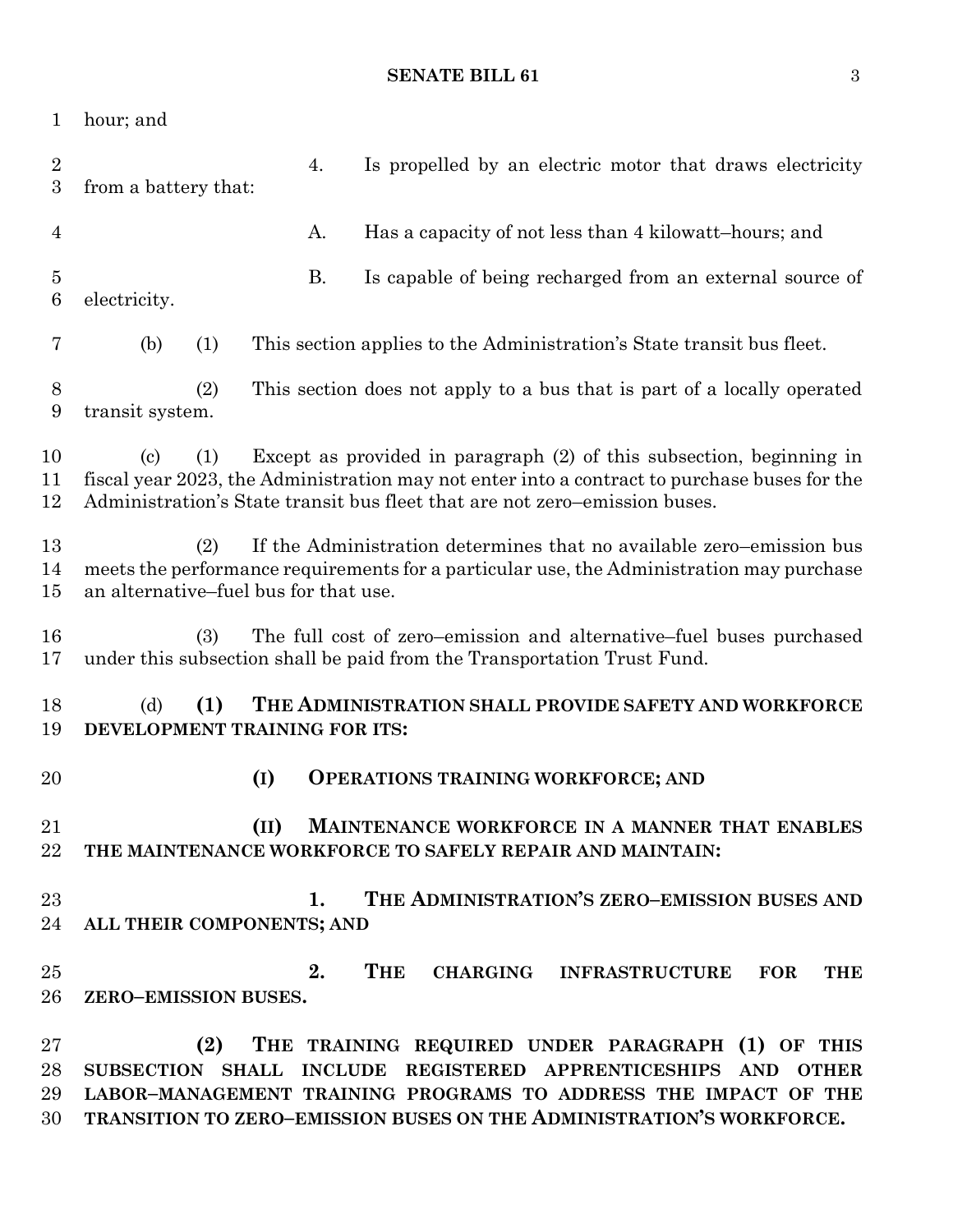#### **SENATE BILL 61**

 **(E)** The Administration shall ensure the development of charging infrastructure to support the operation of zero–emission buses in the State transit bus fleet.

 **[**(e)**] (F)** (1) On or before January 1, 2022, and each January 1 thereafter, the Administration shall, in accordance with § 2–1257 of the State Government Article, submit a report to the Senate Budget and Taxation Committee, the Senate Education, Health, and Environmental Affairs Committee, the House Appropriations Committee, and the House Environment and Transportation Committee on the implementation of this section.

- 
- (2) The annual report shall include:

 (i) A schedule for converting the Administration's State transit bus fleet to zero–emission buses;

 (ii) An evaluation of the charging infrastructure needed for the Administration to create and maintain a State transit bus fleet of zero–emission buses;

- 
- (iii) A plan for **[**transitioning**]:**

 **1. TRANSITIONING** any State employees adversely affected by the conversion from a diesel–powered State transit bus fleet to a zero–emission State transit bus fleet to similar or other employment within the Administration or Department that has commensurate seniority, pay, and benefits;

 **2. ENSURING THAT NO DUTIES OR FUNCTIONS OF STATE EMPLOYEES ARE TRANSFERRED TO A CONTRACTING ENTITY AS A RESULT OF THE CONVERSION FROM A DIESEL–POWERED STATE TRANSIT BUS FLEET TO A ZERO–EMISSION STATE TRANSIT BUS FLEET; AND**

 **3. ENSURING THAT ANY ENTITY OTHER THAN THE ADMINISTRATION THAT OPERATES OR MAINTAINS ZERO–EMISSION BUSES ON BEHALF OF THE ADMINISTRATION PROVIDES EMPLOYEE PROTECTIONS EQUIVALENT TO THE PROTECTIONS REQUIRED BY THE PLAN;**

# **(IV) A CERTIFICATION THAT THE ADMINISTRATION IS ADHERING TO THE PLAN REQUIRED UNDER ITEM (III) OF THIS PARAGRAPH;**

 **[**(iv)**] (V)** In coordination with other appropriate State agencies, an estimate of the reduction in the amount of carbon dioxide emissions, measured in pounds, that will be obtained through the use of zero–emission buses each year until the State transit bus fleet is converted to zero–emission buses; and

- **[**(v)**] (VI)** A financial analysis:
- 
- 1. Of the projected cost of purchasing, maintaining, and